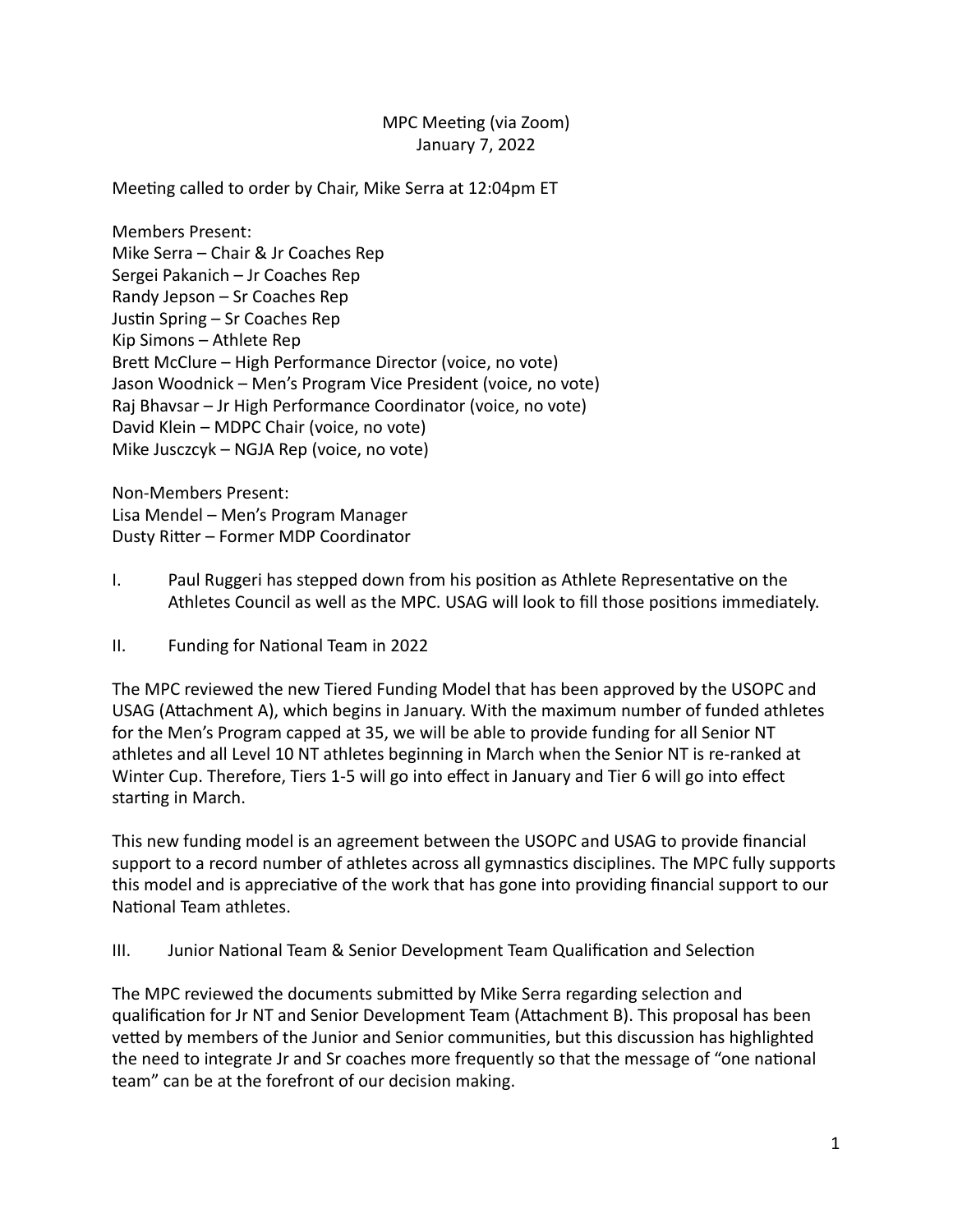The next step of this proposal is to present it to members of the Jr and Sr coaching communities as well as the Junior National Coaching Staff on a Zoom call before final approval from the MPC.

IV. Qualification to U.S. Championships

The MPC wants to keep qualification similar to years passed, taking all Senior NT members from Winter Cup, up to six AA athletes from NCAA Championships and the remaining spots would come from the National Qualifier. There was discussion on looking at Individual Event winners from NCAA Championships and the Qualifier who meet a minimum D score for automatic qualification, but no motion was made at this time.

A discussion was had regarding a possible automatic qualification to U.S. Championships from USAG Collegiate National Championships. With the addition of new programs, this could be an enticing incentive for those athletes. There is a desire to keep the level of competitiveness at U.S. Championships to a high level, so a suggested minimum D score of 32.0 was suggested to be eligible for qualification. This would encourage those programs to follow the direction of the high performance plan in increasing difficulty while setting a standard to qualify to U.S. Championships.

**Motion: To provide one (1) automatic qualification spot to the 2022 U.S. Championships for** the All-Around Champion from USAG Collegiate National Championships as long as they achieve a minimum total D score of 32.0. If the AA Champion does not achieve a minimum **32.0** D score, then that qualification spot goes to the National Qualifier competition.

Motion: Mike Serra Second: Justin Spring Passed Unanimously (5-0)

V. Doha World Cup

There is a conflict with travel dates to the Doha World Cup and Winter Cup. The arrival day for Doha is February 27<sup>th</sup>, which is Day 2 of Winter Cup. Therefore, athletes participating in that event would need to leave after Day 1 to get to Doha in time for training. Stephen Nedoroscik will likely travel to Doha from Cottbus, but there are two more spots available for Doha that will be decided at Winter Cup.

Since the top five (5) All-Around finishers from Day 1 will earn their spot on the Senior National Team, it makes sense to send those athletes after Day 1. The MPC felt it was fair to offer first right of refusal for Doha in rank order of AA from Day 1 up to the  $5<sup>th</sup>$  place finisher. If we end up sending AA athletes to Doha, it should be a priority to send Individual Event specialists to the final two World Cups in Baku and Cairo. This strategy will be presented to the Senior National Team on our team meeting next week.

Motion to adjourn at 1:29pm ET Motion: Mike Serra Second: Kip Simons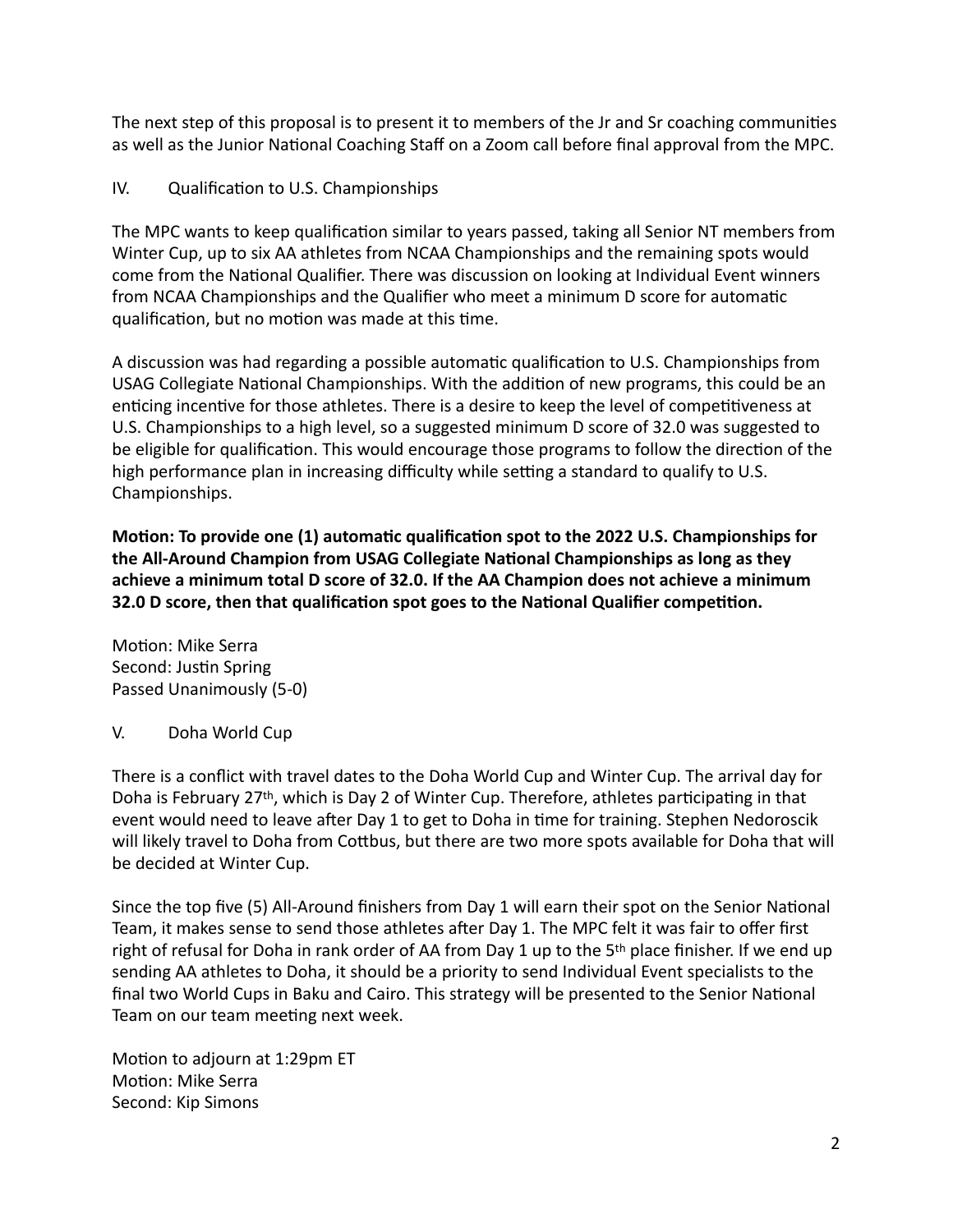Passed Unanimously (5-0)

Midd R Sein

**MPC Chair Signature Date** 

 $\bar{1}$ 

 $\bar{\bar{1}}$ 

1/14/2022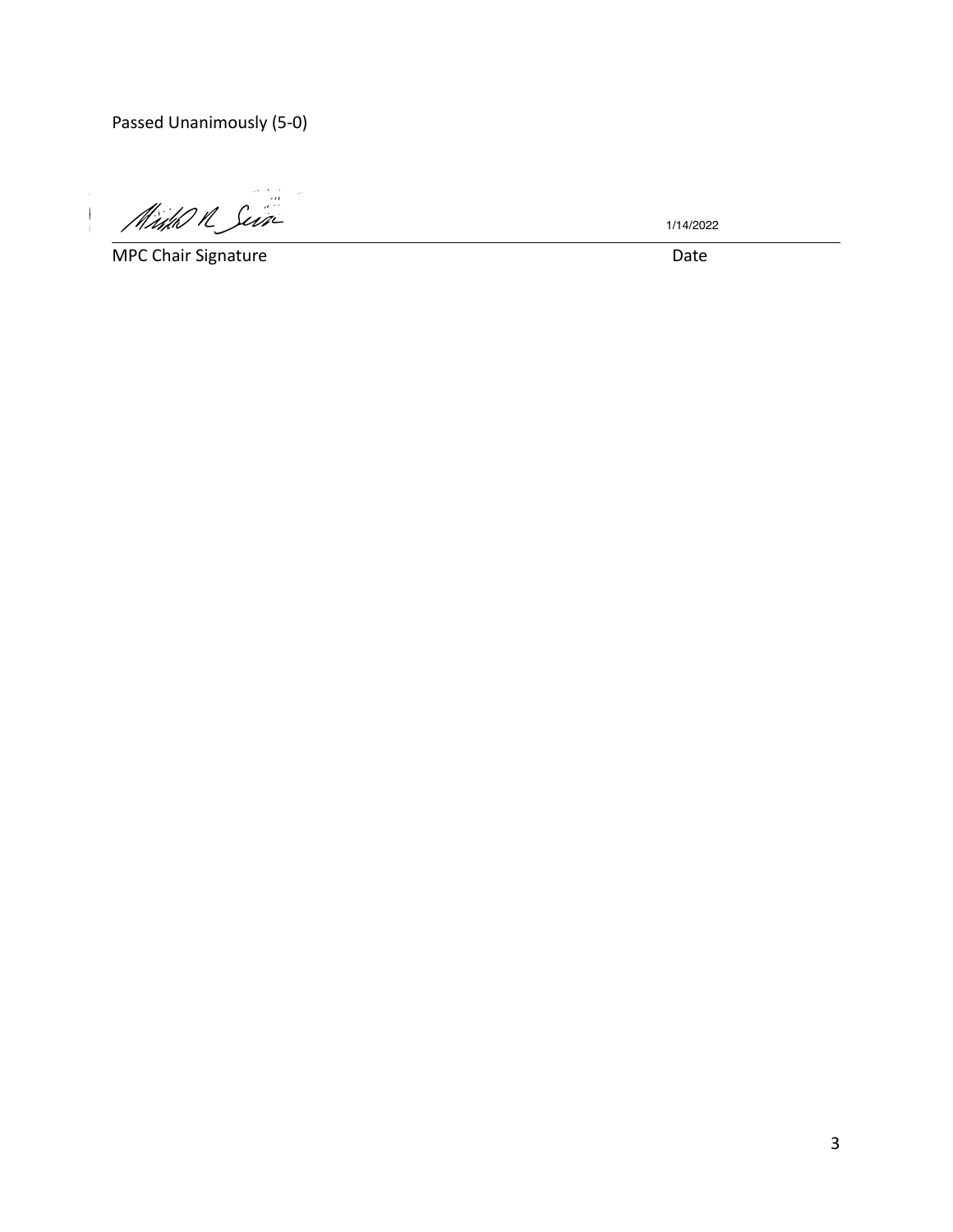# Attachment A

# 2022 Athlete Funding Tiers

### Tier 1 \$3,000/month

- Olympic Medalist at the last Olympic Games in an Olympic discipline
- World Championship Medalist at **both** of the last two Senior World Championships

#### Tier 2 \$2,500/month

- Olympic Finalist at the last Olympic Games
- World Championship Medalist in one of the last two Senior World Championships

### Tier 3 \$2,000/month

- Olympic Team Member at the last Olympic Games in an Olympic discipline
- World Championship Finalist in one of the last two Senior World Championships in an Olympic discipline
- World Cup Medalist within the prior two years from the month of payment in an Olympic discipline

#### Tier 4 \$1,500/month

- Top 10 Seniors in the AA Final at the last US Gymnastics Championships in MAG and WAG
- Senior National Champion at the last US Gymnastics Championships on an individual apparatus in MAG and WAG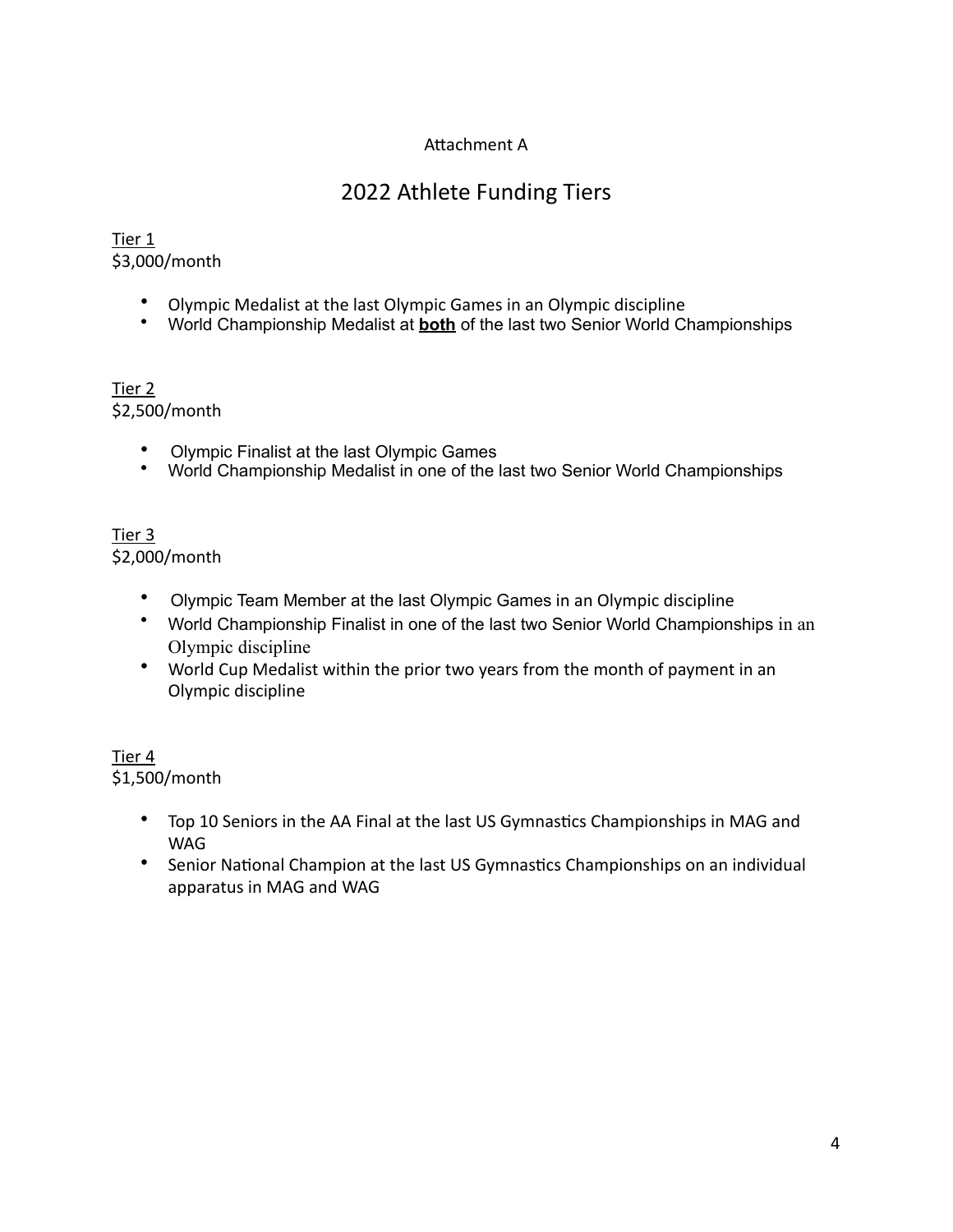# Tier 5 \$1,000/month

- World Championship or World Games Individual Medalist within the last two years in a non-Olympic discipline
- Senior National Team Member in an Olympic discipline
- Top 4 Juniors in the all-around at the last US Gymnastics Championships in MAG (17-18) age group) and WAG
- Youth Olympic or Junior World Championship Medalist or Trampoline 15-16 age group Medalist at WAGC within the prior two years in an Olympic discipline

# Tier 6 \$500/month

- Senior World Championship and/or World Games Team Member within the last two years in non-Olympic disciplines
- Junior National Team Member in MAG and WAG

# Additional "Cost of Living" Funding for Olympic Disciplines

•  $$350/m$  onth – Athletes at or over the age of 22 in an Olympic discipline

# Elite Athlete Health Insurance (EAHI)

• The USOPC will provide EAHI to athletes in Tiers 1-4

### Notes:

- In order to receive funding, athletes must be a National Team Member actively training and participating in all National Team activities (camps, competitions, international assignments, etc.). If an athlete cannot participate in National Team activities due to injury, illness, or extenuating circumstance, the athlete must submit a petition to the Chief Programs Officer, the Program Director/VP, and the two Athlete Representatives for his/her discipline on the Athletes Council, with appropriate documentation such as a doctor's note, for approval. If an athlete cannot participate in a self-funded National Team camp or international assignment due to financial reasons, this will not preclude him/her from funding.
- Each athlete is funded at the highest tier he/she qualifies for and does not qualify for multiple tiers.
- An athlete on the National Team in two disciplines/categories, e.g. Trampoline and Double Mini, will be funded at his/her highest tier and will not receive double funding.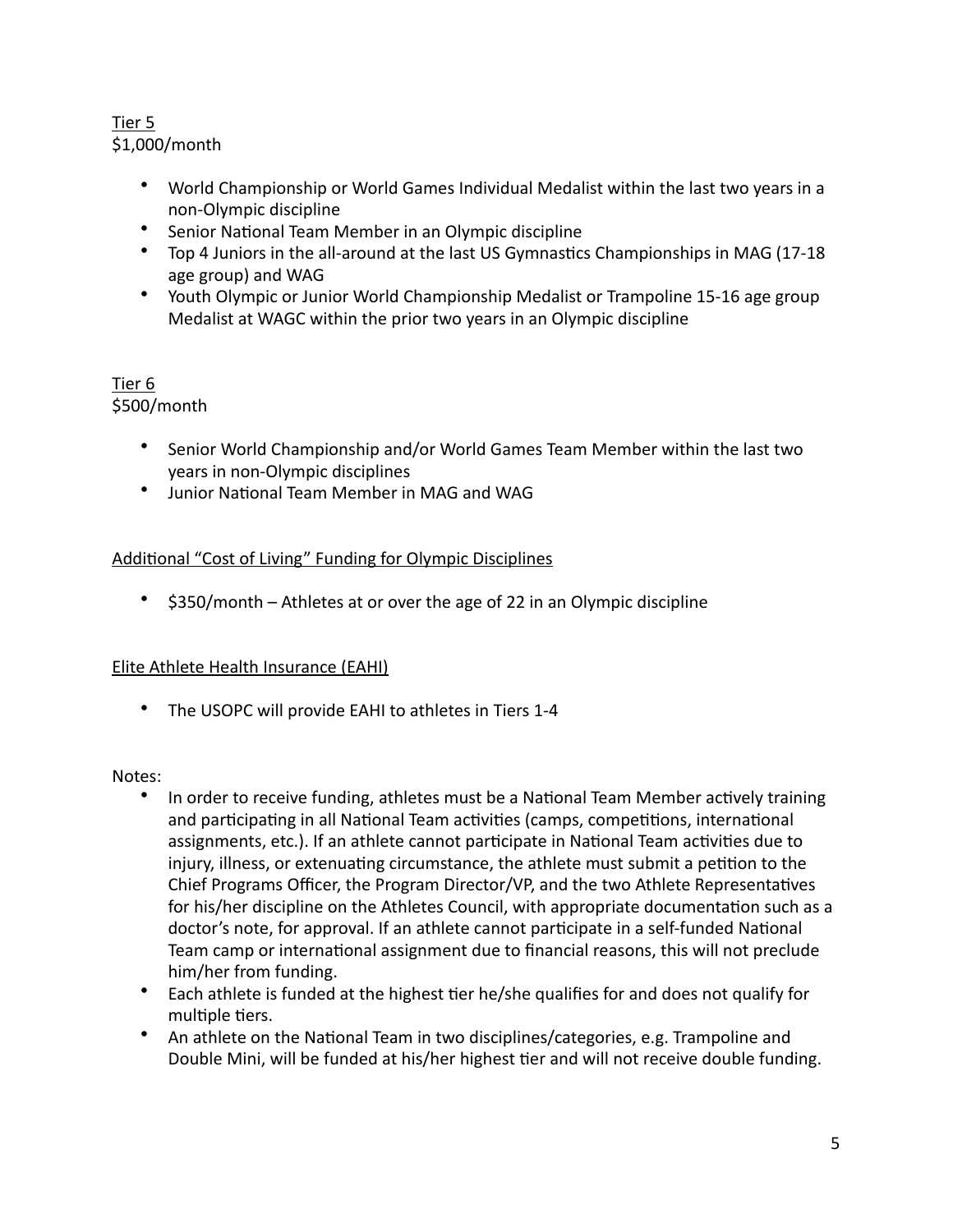- Funding does not apply to Age Group Categories, specifically, MAG Level 8 and Level 9 National Team, WAG DP National Team, Acro 11-16, and T&T Age Groups Categories (except WAGC 15-16 where noted.)
- Unless otherwise specified, "World Championship" refers to a Senior FIG World Championship.
- An athlete who receives a World or Olympic medal as a member of the Team is considered a medalist for Women's and Men's Artistic.
- For T&T, Rhythmic and Acro, a Team medal in a World Championships does not qualify the athlete as a "medalist." This is because the Team competition is not part of the Olympic program.
- Traveling alternates are considered "team members" but not medalists/finalists unless officially recognized by FIG or IOC.
- Acro funding only applies if the pair/group is still together. An athlete who achieved funding with a different partner/group will not be eligible for funding if he/she is with a new partner/group.
- Rhythmic Group Funding only applies to the athletes who achieved the funding, i.e., if a new group member joins the team, she will not receive funding until she achieves the criteria in competition.
- Funding does not apply to Synchronized Trampoline.
- The additional "cost of living" funding is meant to support athletes who are at a stage in their lives where they have to financially support themselves.
- Each discipline has a maximum number of funded athletes on National Team. In some circumstances athletes may be added to the National Team in an unranked and unfunded position (see discipline Rules & Policies).
	- o WAG: 35 (Total Junior and Senior)
	- o MAG: 35 (Total Junior and Senior)
	- o RGI: 12 Individual Seniors
	- o RGG: 7 Senior Group Athletes
	- o TRA: 10 Seniors per gender
	- o DMT: 8 Seniors per gender
	- o TUM: 8 Seniors per gender
	- $\circ$  Acro: 10 Senior pair/groups
- Tiers 1-4 are funded through the USOPC and payment will come via Direct Deposit from the USOPC.
- Tiers 5, 6 & Cost of Living are funded through USAG and payment will come via Direct Deposit from USA Gymnastics.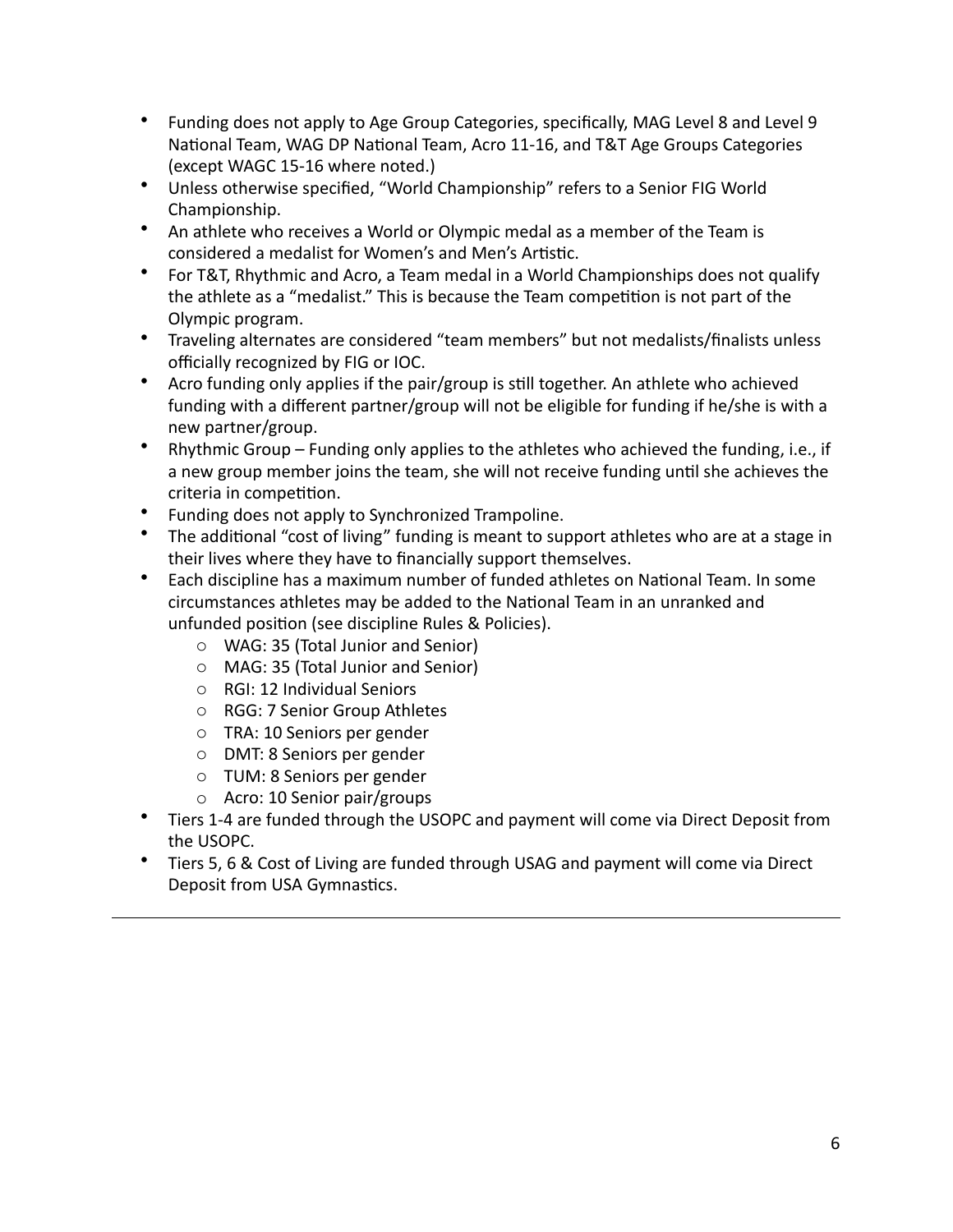# Attachment B

To: MPC From: Mike Serra Re: 2022 Junior Elite and Senior Development Program Difficulty Initiative Date: 12.28.21

# **Introduction:**

The JE program falls under the purview of the MPC because it includes National Team selection. In accordance with our HPP, we would like to encourage and facilitate increased difficulty. Given the nature of our selection system, we feel it is best to achieve this through a tandem effort of difficulty-based bonus/execution mitigation. At the same time, we don't want to give up the gains we have made with technique and execution through the Technical Sequence Program over the last couple of quads.

I will outline below a multifaceted and comprehensive Junior Elite program qualification and NT selection system with a high-performance strategy which emphasizes increased difficulty. The objective is to encourage and enable our top athletes to increase their competitive difficulty values as juniors to bring them in line with the top MAG programs in the world so that as they transition to the senior program, the USA is more competitive as a team and individual at the world level.

# **Components:**

### **1. Technical Sequences:**

- a. The TS program has been tremendously effective at establishing consistent basic and technical development throughout the JE Program and promoting performance excellence. The TS program will be retained with a few adaptations for the 2022 championships.
- b. Change 1: Where we had two age divisions  $(11-14 \text{ and } 15-18)$ , we now have three age divisions (12-13, 14-15, 16-18).
	- i. This change was already approved by the MPC
- c. Change 2: TS will not be performed on day two of MDP Nationals by the 18-19-year olds. Instead, they will do two days of optional routines for rank.  $16-17$ -year olds may qualify to US Championships in the junior division. 18-19-year olds may qualify to US Championships in the junior division but may only be selected to the Senior Development Team.
	- i. The 18-19-year olds will still perform TS at MDP Regionals for qualification to the Elite division at MDP Nationals.
	- $ii.$  12-17-year old age divisions will continue to do one day of optional routines and one day of TS.
- d. A more comprehensive adjustment to the TS routines is expected for the 2022-23 season.
- **2. Junior Difficulty Bonus/Execution Mitigation:**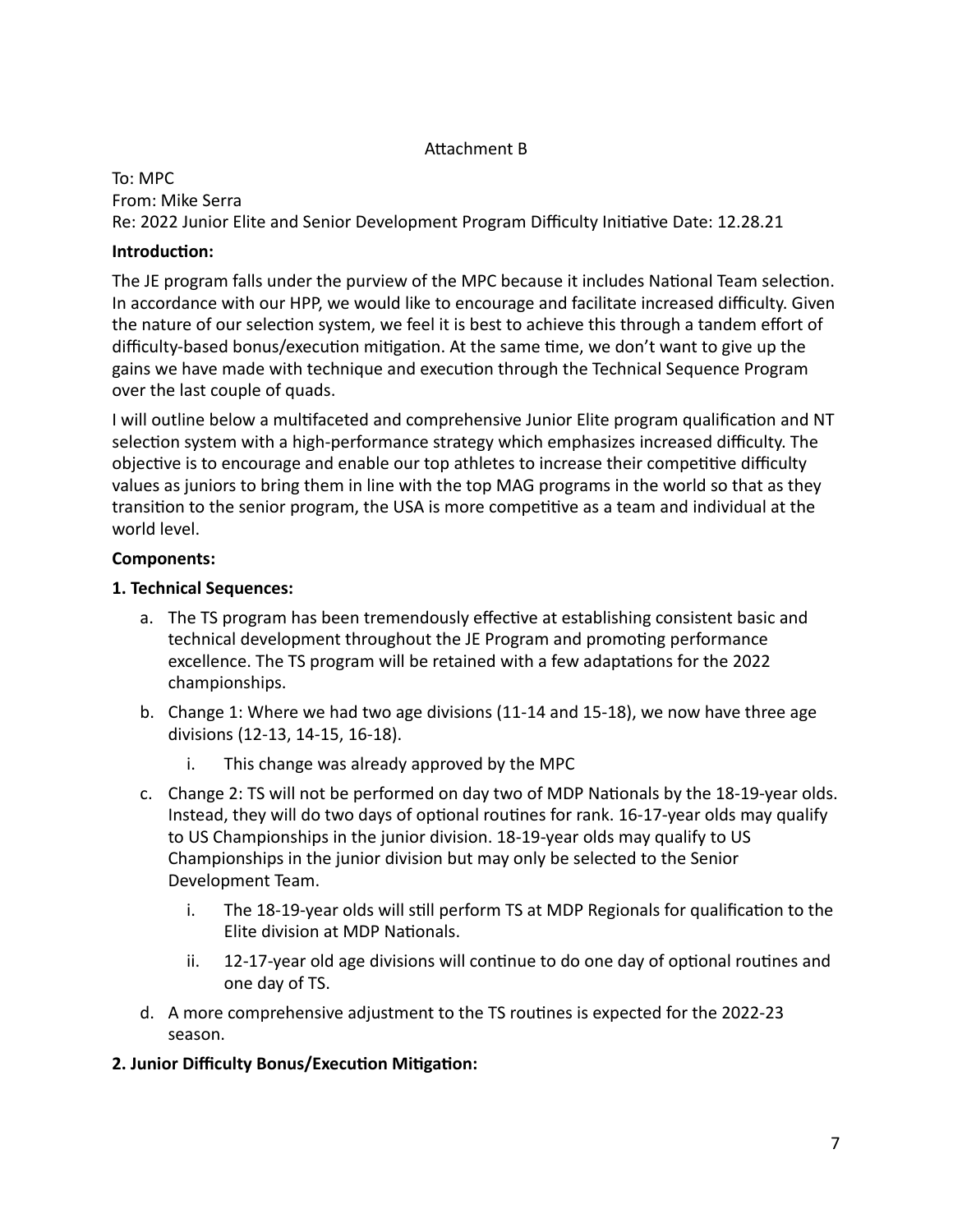- a. Note: The idea of having the junior program mirror the senior program exponential bonus system was discussed. The consensus has been that the difficulty bonus system for juniors should be different than that which is applied to seniors.
	- i. The cohort falling under the category of "junior" is very broad and represents a continuum of development in the sport. So, while establishing international benchmarks for competitiveness is relatively straight forward with seniors, it is much less so for juniors. For example, benchmark difficulty is different for a 14year old than that of a 17-year old. Also, there is much better data available about what difficulty the top MAG programs are competing than is available for juniors. Therefore, linking difficulty bonus directly to international benchmarks for juniors is not an exact science given the spectrum of development in juniors who are at varying degrees of maturity.
	- ii. First, there is virtually no meaningful data available for athletes under the age of 15. Second, we want a difficulty bonus system that is meaningful and motivational to all of our JE athletes, regardless of age.
	- iii. Because the age spread of our juniors is 12-17, we are looking 2-4 quadrennium's down the road for these athletes. While we do not know what difficulty will be necessary for competitiveness in 2032, we can safely assume that it will be more than it is now. Therefore, what we really want to do is spark a difficulty "arms race" that promotes progressive development and comprehensive EG repertoire, rather than say "achieve this benchmark for selection."
- b.  $2D+E$ : (Clarification: Combined Final score + "D" score from optional performance)
	- i. The concept of  $2D+E$  is a straight-forward formula that encourages and empowers athletes increase their difficulty without permitting bad execution. It impacts every athlete, regardless of where they are on their developmental continuum.
	- ii. One of the most commonly cited barriers for junior athletes to increase their difficulty is the fact that, given the FIG rules of execution, athletes can score higher by keeping their difficulty low. 2D+E helps mitigate the impact of the execution rules without encouraging them to overreach.
	- iii. This concept was applied to the open selections at USA Championships in 2021 with great success.
	- iv. In heuristic terms, it allows an athlete to upgrade a skill one letter value, make a small error and still come out slightly ahead and a medium error would only cost a tenth. On the other hand, a large error or multiple errors in the execution of the upgrade prevents him from being more competitive based on the increased difficulty. It rewarded athletes who exhibited higher difficulty while moderating the balance between difficulty and execution.
- c. Men's Development Program (MDP) Bonus:
	- i. The MDPC instituted a difficulty bonus system for the MDP Optional Program that awards 0.2 in bonus to routines which achieve a certain international benchmark on each event. While this may not be adequate for general purposes,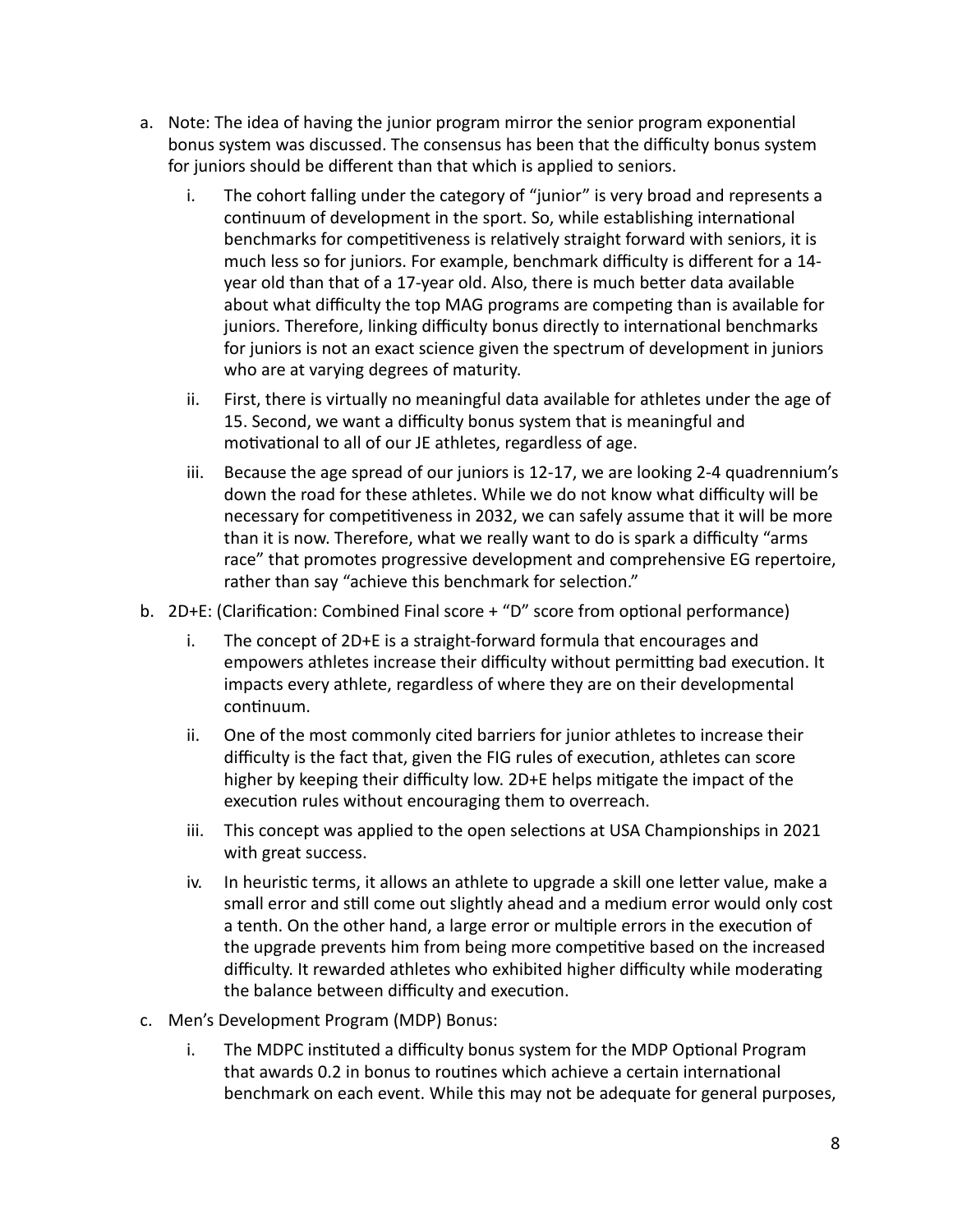it is informative and motivational for athletes in a position to be competitive on the floor at major international junior events. Please note that this bonus is only applied in DP events such as Development Program Nationals.

### **3. Junior National Team Selection:**

- a. Age-Based Selection: In order to maintain a consistent developmental pipeline of athletes, each single year age cohort (12-18) is guaranteed a certain number of selections to the JNT by AA rank order. 19-year olds who qualify to USAs through MDP Nationals can only be selected to the Senior Development Team as they are not age eligible for FIG junior events.
- b. Open Selection: In order to accommodate talent bubbles in any particular age cohort, a certain number of JNT selection will be made across levels. For example, there are 3 open selections from all ages of Levels 8 and 9 made after the 12 age-based selections are made. Then if one level happens to have more competitive depth in a year, it can be accommodated this way. This system has already been in use for the past quad
- c. Qualification and Selection Events: The MDP Regionals serve as qualification to the Junior Elite division at MDP Nationals for each of the JNT age categories. MDP Nationals is the JNT Selection Event for Levels 8 and 9 and the primary qualification event for Level 10s to USA the Championships Junior Division. The USA Qualifier also serves as a supplemental junior division qualifying event for USAs.

#### **4. Senior Development Team**

- a. This year, the MPC approved the upgrading of the Senior Development Team to National Team status. The SDT (5 athletes ages 18-20) is selected at the USA Championships from the Junior and/or Senior Sessions.
- b. Qualification to SDT involves minimum D scores for eligibility (see chart).
- c. 18-19-year old athletes competing in the junior session at USA's will compete 10 skill routines with junior FIG rules otherwise. They will also be eligible for senior difficulty bonus.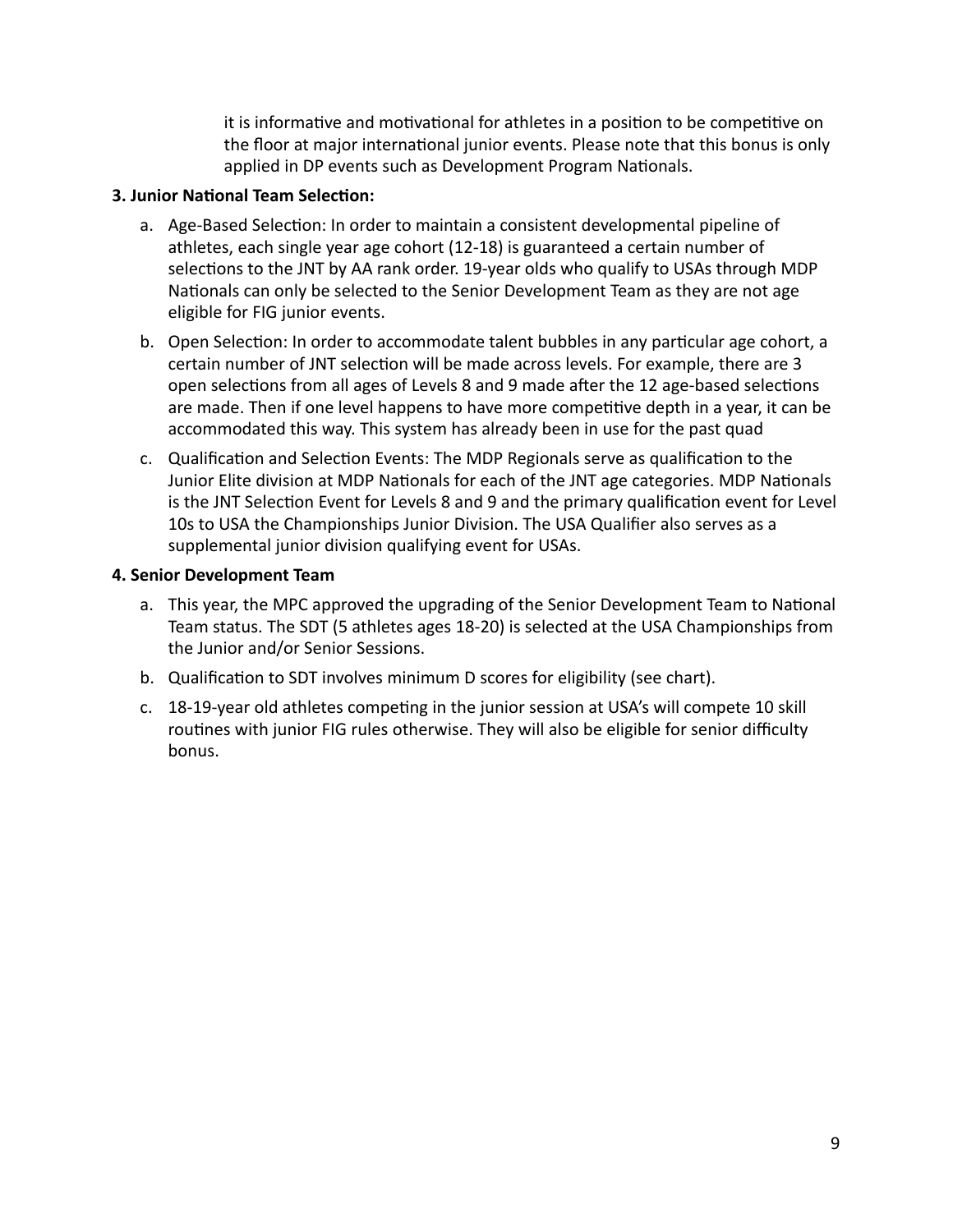# **TABLE FOR JUNIOR NATIONAL TEAM QUALIFICATION AND SELECTION**

|                                                                                                  | LEVEL 8                                                                  | LEVEL 9                                                                  | LEVEL 10                                                                       | LEVEL 10                                                                        |
|--------------------------------------------------------------------------------------------------|--------------------------------------------------------------------------|--------------------------------------------------------------------------|--------------------------------------------------------------------------------|---------------------------------------------------------------------------------|
| Ages                                                                                             | $12 - 13$                                                                | $14 - 15$                                                                | $16 - 17$                                                                      | 18-19                                                                           |
| Qualification to<br><b>MDP Nationals</b>                                                         | Through Regional<br>Champs. as per JE<br>Qualifications                  | Through Regional<br>Champs. as per JE<br>Qualifications                  | Through Regional<br>Champs. as per JE<br>Qualifications                        | Through Regional<br>Champs. as per JE<br>Qualifications                         |
| Ranking Method for<br>IE & AA Awards at<br><b>MDP Nationals</b>                                  | MDP Rules Opt. +<br><b>TS</b>                                            | MDP Rules Opt. +<br>TS                                                   | MDP Rules Opt. +<br><b>TS</b>                                                  | MDP Rules 2 Day<br><b>Optional Total</b>                                        |
| Ranking Method for<br>JNT Selection & USA<br>Champs.<br>Qualification at<br><b>MDP Nationals</b> | <b>MDP Rules with</b><br>2D+E for Optional<br>Session (JNT<br>Selection) | <b>MDP Rules with</b><br>2D+E for Optional<br>Session (JNT<br>Selection) | <b>MDP Rules with</b><br>2D+E for Optional<br>Session (USA's<br>Qualification) | <b>MDP Rules with</b><br>2D+E for Optional<br>Sessions (USA's<br>Qualification) |
| <b>Qualification Totals</b><br>to USAs from MDPN                                                 | N/A                                                                      | N/A                                                                      | 30 Total (16yo=14;<br>$17y0=14$                                                | 8 Total regardless<br>of age                                                    |
| <b>Qual. Totals to USAs</b><br>from USA Qualifier                                                | N/A                                                                      | N/A                                                                      | 6 Tot from Jr<br>Session (age<br>regardless)-<br>Opt+TS                        | Can only Qualify in<br><b>Sr Session</b>                                        |
| Ranking Method for<br>IE & AA Awards at<br>USA Champs.                                           | N/A                                                                      | N/A                                                                      | Jr FIG Rules 2 Day<br><b>Optional Total</b>                                    | Jr FIG Rules 2 Day<br><b>Optional Total</b>                                     |
| Ranking Method for<br>JNT Selection at<br>USA Champs.                                            | N/A                                                                      | N/A                                                                      | Jr FIG Rules with<br>$2D+E$ (2 Day<br><b>Optional Total)</b>                   | Jr FIG Rules with<br>$2D+E$ (2 Day<br>Optional Total)                           |
| Age-Based JNT<br>Selections                                                                      | 12 Yrs. (3), 13 Yrs.<br>(3) (from MDP<br>Nationals)                      | 14 Yrs. (3), 15 Yrs.<br>(3) (from MDP<br>Nationals)                      | 16 Yrs. (5), 17 Yrs.<br>(5) (from USA<br>Champs)                               | 18 yrs (1) (from<br>USA Champs)                                                 |
| <b>Open Selections</b>                                                                           | Total of (3) from combined L8/9                                          |                                                                          | Total (3) from<br>16-17yo                                                      | See Senior Dev<br><b>Team Selection</b>                                         |